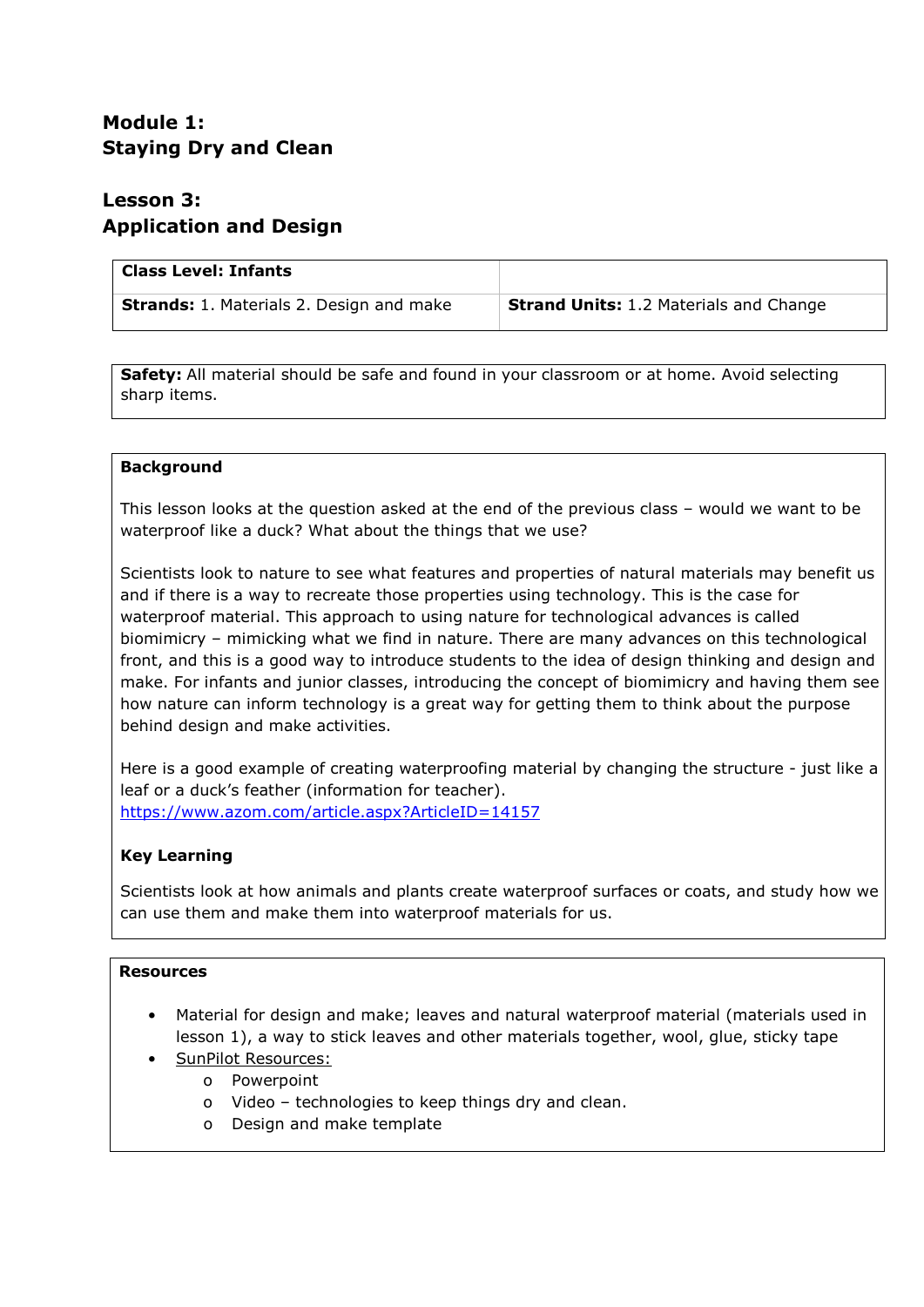## **Key Vocabulary**

Encourage students to clap out the syllables in each new vocabulary word and discuss what sound they hear in each word. It will help the children remember the new vocabulary while also developing phonological awareness.

| investigating | properties |
|---------------|------------|
| ັງmimicry     |            |

| <b>Learning Objectives/Outcomes</b>                                                                                                                                                                                                                                                                                                      |                                                                                                                                                                                                                                                                                                                                                                                                    |                                                                                                                                                                                                             |  |  |  |
|------------------------------------------------------------------------------------------------------------------------------------------------------------------------------------------------------------------------------------------------------------------------------------------------------------------------------------------|----------------------------------------------------------------------------------------------------------------------------------------------------------------------------------------------------------------------------------------------------------------------------------------------------------------------------------------------------------------------------------------------------|-------------------------------------------------------------------------------------------------------------------------------------------------------------------------------------------------------------|--|--|--|
| <b>Science</b>                                                                                                                                                                                                                                                                                                                           | Literacy                                                                                                                                                                                                                                                                                                                                                                                           |                                                                                                                                                                                                             |  |  |  |
| 1. Materials 1.1.1 investigate<br>materials for different<br>properties; materials that<br>absorb water and those that<br>are waterproof. 1.1.2 know<br>about some everyday uses of<br>common materials<br>2. Design and Make<br>design and make modelled<br>through thinking about a<br>problem and seeing what<br>scientists are doing | <b>Oral Language</b><br>- express personal opinions,<br>ask and ask and answer<br>questions to get information,<br>develop understanding and to<br>clarify and extend thinking in<br>relation to biomimicry.<br>-use sophisticated oral<br>vocabulary (subject specific).<br>-describe events and<br>processes relating to real and<br>imaginary contexts in relation<br>to the duck/cat scenario. | <b>Reading</b><br>recognise and manipulate<br>syllables in new vocabulary<br>words.<br>Writing<br>-take part in marking, drawing<br>and writing to communicate<br>with others when designing for<br>the cat |  |  |  |

## **Lesson outline**

## *Introduction: Whole Class Discussion*



Recap last lesson – show stick puppets of duck and cat. How did the cat and duck manage to play together? Who was waterproof? [the duck]

How did the duck clean the Lilypad? [splashed it] Why did that work? [the Lilypad is waterproof and when the water is splashed onto it – the dirt rolls off with the water].

Would you like to be waterproof and always clean? **Slide 4** 

Is there anything you can think of in your life that would be good if it had those properties? What gets dirty that you have to wash and then dry? How about a jumper that was also a raincoat? Would that work?

Waterproof and absorbent are two types of properties – prop'er'ties **Slide 5** 

Properties are descriptive words that tell us about a material or object. Knowing the properties of different materials helps us make the right choice for what we need to do – like waterproof for a raincoat. What do you think of these ideas?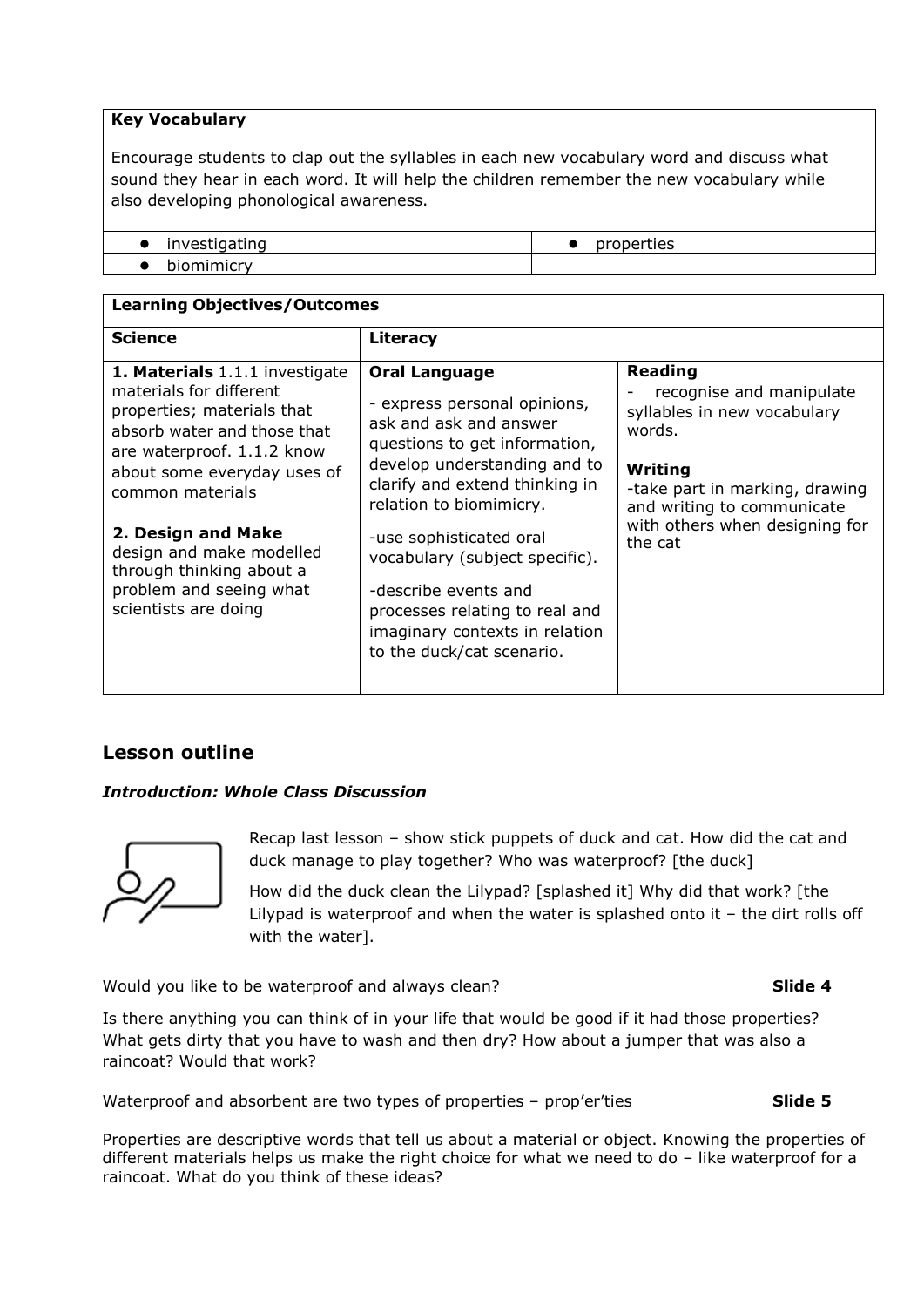

## *Activity 1 whole class.* thinking about *technology* and *biomimicry* **Slide 6**

Scientists think about this too. They look at nature and see if there are any **properties**, pro'per'ties, in nature they could use to help us. Properties are words we use to describe something, like being waterproof. Scientists **investigate** if these properties would work to make our lives better. Making man-made things for us that copy nature is called **biomimicry**. Bi'o'mim'i'cry.

Show SunPilot video M1L3 [\(https://youtu.be/2UzorxppGJA\)](https://youtu.be/2UzorxppGJA)

- Stop at various places within the video and ask for understanding.
- What property were they looking at?
- What animal or plant had that property?
- What are they going to try to make?
- What do you think of that?



## *Activity 2 Design and make*

Set up the situation: The duck is having fun in the rain. **Slide 7** The cat is his friend and would like to play with him. **Slide 8** The cat gets terribly wet in the rain and it makes her unhappy. **Slide 9** What can you make to help the cat play with the duck in the rain? **Slide 10, 11** 

Ask the students:

- Could you use *natural material* (like the lily pad) to help the cat play with the duck outside in the rain?
- Think back to the first lesson, was there anything from your nature investigation that you could use so the cat stays dry? What could we make to keep the cat dry?
- Prompts: Could you make a coat for the cat from the lily pad leaf? What would be good about a coat made from plant leaves? What would be bad?
- What could we make instead of a coat?
- Are there any ideas from the video that you think would help?

#### In teams of two: **Slide 12**

- Plan the design, draw and label it. Use the template provided or make your own.
- Once it is designed on paper have them make it. Give the students time to make their design.
- Once it is made have the students test it to see if it would keep the cat dry
- Revisit the exploration table (testing is the final steps of design thinking)
- If it is not successful, give the students a chance to change the planning of their design.



## *Wrap-up (whole class discussion)* **Slide 13**

Use a learning experience approach to talk about how scientists use nature to make things for us. Include what they learned from the video and from their design and make activities. Write out their experiences on the board.

- What did you do today?
- What properties of animals and plants are people investigating to see if they would make our lives better?
- Key learning: Scientists look at the properties of animals and plants and see how we can use them.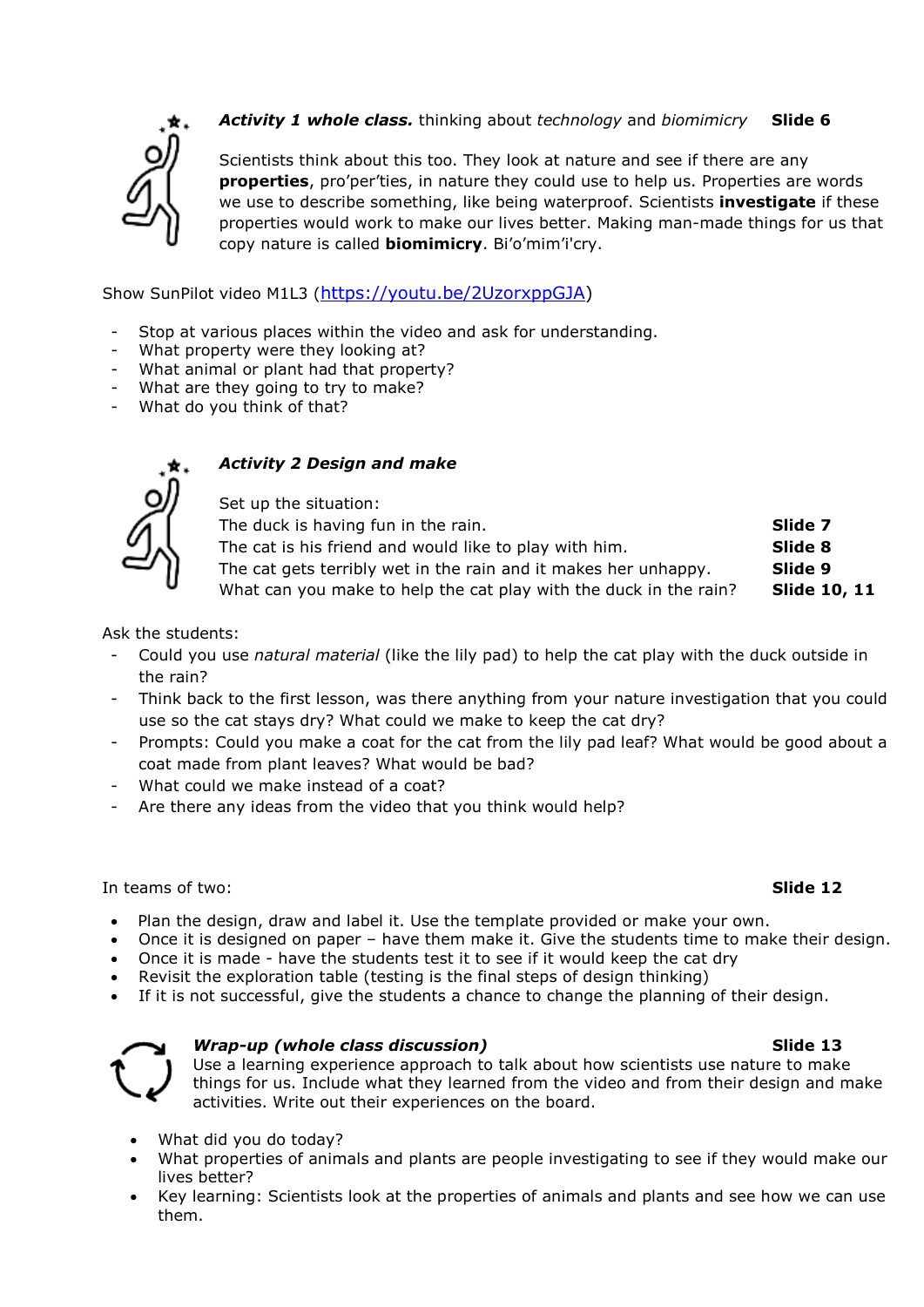## **Modification**

- The class could develop the design together as a whole group discussion, students would then copy the design and label it.
- The design and make could be stopped at the design phase.

## **Extension Activities**

● Have material available during free play so that the students can play with and make other possible designs.

#### **Assessment**

- Teacher observation
- Probing questions do students understand the idea of biomimicry during the plenary
- Label design plans
- Final design product
- Testing and drawing conclusion